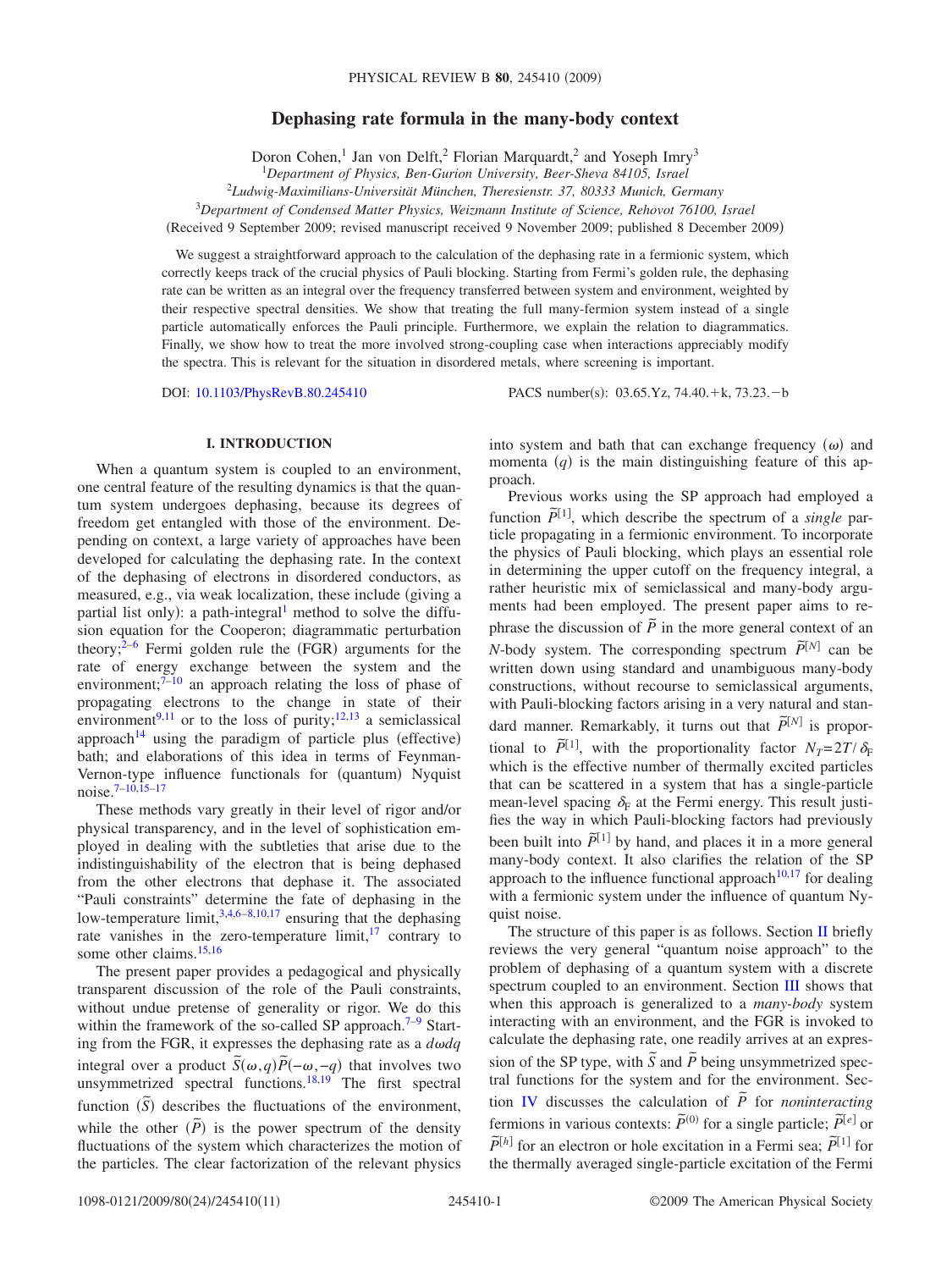sea; and  $\tilde{P}^{[N]}$  for the entire many-body system. In Sec. [V](#page-5-0) we use SP theory to calculate the dephasing rate of a many-body system *weakly* coupled to an environment and establish the remarkable relation  $\widetilde{P}^{[N]} = (2T/\delta_{\rm F})\widetilde{P}^{[1]}$  mentioned above. Finally, Secs. [VI](#page-6-0) and [VII](#page-7-0) discuss the case that the system and the environment are so strongly coupled that screening takes place, which modifies the system and/or particle spectral functions, and puts it into perspective relative to diagrammatic approaches. Several appendices summarize some technical details, including the relation of the SP approach to a purity-based definition of dephasing recently introduced in Refs. [12](#page-10-7) and [13.](#page-10-8)

# <span id="page-1-0"></span>**II. QUANTUM NOISE APPROACH AND DEPHASING FOR SIMPLE SYSTEMS**

When considering a quantum system coupled to a dissipative environment, it is useful to apply the perspective of what we term the quantum noise approach. This means that, at weak coupling, all the effects of the environment on the system (dissipation, heating, and dephasing) can be described completely once the frequency spectrum of the noisy force coupling to the system is known. For a recent general review of the quantum noise approach, especially in the context of quantum measurement and amplification, see Ref. [20.](#page-10-18) For our specific application to dephasing, we will later employ the scheme described in Refs. [7](#page-10-3) and [8.](#page-10-14)

In the present section, we briefly review these ideas for the case of a general quantum system with a discrete spectrum (e.g., a two-level system). In the next section we extend these considerations, keeping track of the spatial degree of freedom, and preparing the ground for a treatment of manybody systems, which is the emphasis of this paper.

Consider a quantum system that couples to some fluctuating force field  $\hat{\mathcal{F}}$ , such that the interaction is

$$
\hat{V} = \hat{\mathcal{A}}\hat{\mathcal{F}}.\tag{1}
$$

The FGR is an expression for the transition rate from an eigenstate *n* to some other eigenstate *m* of the system, and it can be written as

$$
\Gamma_{m\leftarrow n} = |\langle m|\hat{\mathcal{A}}|n\rangle|^2 \times \tilde{S}[\omega = (E_m - E_n)].
$$
 (2)

Here the quantum noise spectrum  $\tilde{S}(\omega)$  is defined as the Fourier transform (FT) of the autocorrelation function,

$$
\widetilde{S}(\omega) = \text{FT}[\langle \hat{\mathcal{F}}(t)\hat{\mathcal{F}}(0)\rangle] = \int \langle \hat{\mathcal{F}}(t)\hat{\mathcal{F}}(0)\rangle e^{i\omega t} dt. \tag{3}
$$

Crucially, such a quantum noise spectrum is asymmetric, in contrast to the case of a classical stochastic process. This asymmetry contains important physics. The weight of the spectrum at positive frequencies indicates the rate of processes where energy is released into the environment, whereas the weight at negative frequencies belongs to those transitions where the system receives some energy.

It is now a straightforward observation that the *total* decay rate out of some given level can be simplified by intro-

<span id="page-1-1"></span>ducing the spectrum  $\tilde{P}(\omega)$  of the system operator that couples to the fluctuating force. Indeed, we have

$$
\Gamma_n = \sum_m \Gamma_{m \leftarrow n} = \int \frac{d\omega}{2\pi} \tilde{S}(\omega) \tilde{P}(-\omega; E_n)
$$
(4)

with  $\widetilde{P}(\omega; E_n) = \text{FT}[\langle \hat{\mathcal{A}}(t) \hat{\mathcal{A}}(0) \rangle]$  that has the spectral decomposition

$$
\widetilde{P}(\omega; E_n) = \sum_m |\langle m|\hat{\mathcal{A}}|n\rangle|^2 2\pi \delta[\omega - (E_m - E_n)].
$$
 (5)

Note that  $\tilde{P}$  obviously depends on the initial system state. The structure of Eq.  $(4)$  $(4)$  $(4)$  nicely indicates that each transition corresponds to extracting energy from the bath and putting it into the system or vice versa.

We now turn to the issue of dephasing. First we have to agree on a definition for the dephasing rate  $\Gamma_{\varphi}$ . The popular definition is based on a path-integral approach (see Appendix A), and it has two disadvantages: (i) it becomes ill defined outside of the semiclassical context; (ii) it involves an uncontrolled semiclassical (stationary phase) approximation which leads to results involving symmetrized rather than unsymmetrized spectral functions, which are thus not consistent with the FGR picture. If one does not want to a adopt a context specific definition (e.g., relating to magnetoresistance) it is advantageous to define  $\Gamma_{\varphi}$  as the decay rate of the purity<sup>12[,13](#page-10-8)</sup> (see Appendix B), leading to a result that *does* agree with the heuristic FGR considerations which we clarify in the next paragraph, as well as with the more sophisticated diagrammatic approach.

One should be aware that the association between the FGR transitions and decoherence is not strict for three reasons. (i) Different preparations might have different rates of decoherence, and consequently there might be (say) two rather than one time constants. For example, in NMR (see, e.g., Ref. [21](#page-10-19)) there are the so-called  $T_1$  and  $T_2$  time scales that describe the decay of vertical and horizontal components of the polarization vector. (ii) A different, non-FGR mechanism might be involved. For example, in NMR the rate  $1/T_2$ might have a contribution that comes from the so-called "pure dephasing" type processes which are related to energy levels fluctuating in time without inducing transitions between them. This contribution would be given by the fluctuation spectrum at zero frequency. (iii) Not *any* FGR transition implies decoherence but only those that lead to entanglement and hence change both the purity of system and that of the environment. This is further explained in Appendix B after Eq.  $(B2)$  $(B2)$  $(B2)$ .

With regard to (i) and (ii) we point out that for the physical system under study, namely, interacting electrons in a disordered metal in a thermal preparation, the rate  $\Gamma_{\varphi}$  is assumed to be well defined in a statistical sense: there is no reason to assume multiple time scales or the existence of a rival mechanism of dephasing that comes from zerofrequency fluctuations. With regard to (iii) we point out that in a more sophisticated treatment, using a diagrammatic approach, the elimination of the irrelevant transitions is achieved by including "vertex corrections." This leads to an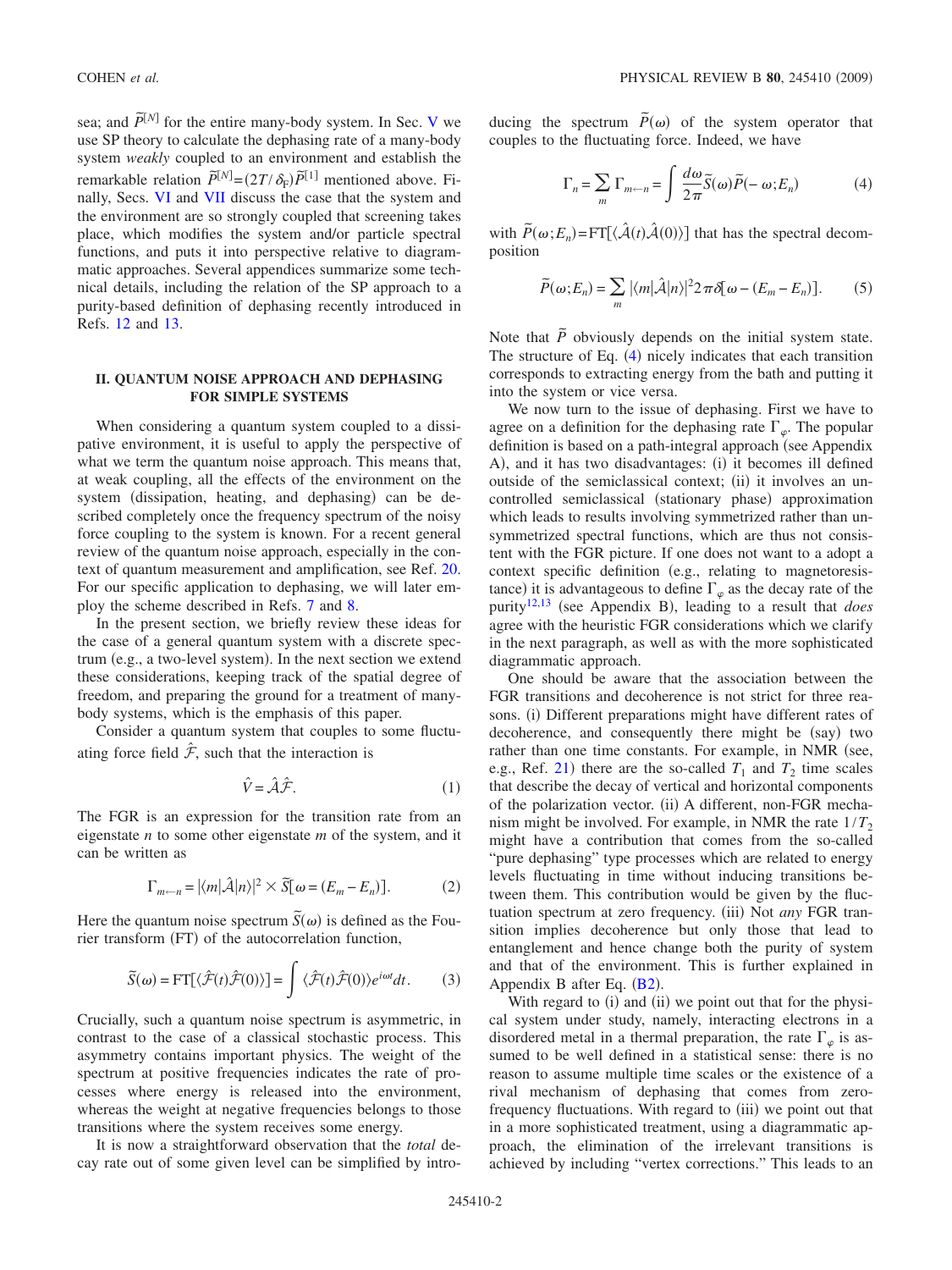effective *infrared* cutoff in the frequency integral in Eq. ([4](#page-1-1)), see, for example, Eq. (38) or (41) of Ref. [10.](#page-10-4) However, our main concern here is to elucidate the role of Pauli blocking, which will turn out to introduce an *ultraviolet* cutoff into the frequency integral in Eq.  $(4)$  $(4)$  $(4)$ . Thus, for the purpose of understanding the role of Pauli blocking, it is sufficient to ignore vertex corrections and to identify  $\Gamma_{\varphi}$  as  $\Gamma_n$  of Eq. ([4](#page-1-1)), appropriately averaged over the relevant energy window as determined by the preparation or the temperature.

## <span id="page-2-0"></span>**III. QUANTUM NOISE APPROACH APPLIED TO A MANY-BODY SYSTEM**

As we have seen in the previous section, it will be useful and instructive to write down the formula for the dephasing rate of a particle interacting with an environment in terms of an integral over a product of spectral functions that describe the motion of the particle and the fluctuations of the environment.

In contrast to the preceding discussion, we now want to keep track of the spatial degree of freedom explicitly, since it becomes relevant in dephasing of particles moving in interferometers or a disordered medium. More importantly, we also want to consider the general case of a *many-body* system interacting with the environment. This will enable us to automatically take into account the physics of Pauli blocking which is crucial to correctly describe dephasing at low temperatures. The interaction between the particle $(s)$  and the environment will be written as

$$
\hat{V} = \int \hat{\mathcal{U}}(x)\hat{\rho}(x)dx.
$$
\n(6)

Here the number density  $\hat{\rho}(x)$  is either  $\delta(x-\hat{x})$  for a single particle or its many-body version in general; while  $U_i$  is the fluctuating potential, i.e., an operator which is associated with the environment. In the Heisenberg (interaction) picture a time index is added so we have  $\hat{\mathcal{U}}(x,t)$  and  $\hat{\rho}(x,t)$ .

Following Refs. [7](#page-10-3) and [8,](#page-10-14) we define the spectral functions  $\overline{S}$  and  $\overline{P}$  that characterize the fluctuations of the environment and the power spectrum of the motion, respectively,

<span id="page-2-3"></span>
$$
\widetilde{S}(q,\omega) = \int \int \left[ \langle \hat{\mathcal{U}}(x,t) \hat{\mathcal{U}}(0,0) \rangle \right] e^{i\omega t - iqx} dt dx, \tag{7}
$$

<span id="page-2-1"></span>
$$
\widetilde{P}(q,\omega) = L^d \int \int \left[ \langle \hat{\rho}(x,t) \hat{\rho}(0,0) \rangle \right] e^{i\omega t - iqx} dt dx.
$$
 (8)

We assume stationary fluctuations for which the correlation functions depend only on the time and position differences. Unless otherwise specified the expectation value assumes a canonical (thermal) preparation. Note also that in Eq. ([8](#page-2-1)) the total volume normalization with  $L^d$  is required in order to get expressions where the infinite volume limit is transparent. The spectral function  $\tilde{S}(q,\omega)$  is experimentally well defined: it is essentially the *dynamic structure factor* (note remarks regarding notations in the last paragraph of this section). It is measurable in principle via scattering experiments, or via the dielectric function, to which it is related by the fluctuationdissipation theorem: see Appendix C and in particular Eq. ([C8](#page-9-1)), which describes the equilibrium fluctuations of the electrostatic potential within a dirty metal. Depending on the context, the physical identification of the spectral function  $\tilde{P}(q,\omega)$  might be more subtle, as discussed in subsequent sections.

We consider a situation where the many-body system and the environment are coupled weakly starting at *t*=0, and calculate the rate  $\Gamma_{\varphi}$  for transitions induced by the coupling. As already explained in the previous section we identify this as the *dephasing rate*. As shown below, the FGR leads to the following general result: $7-9,12,13$  $7-9,12,13$  $7-9,12,13$  $7-9,12,13$ 

$$
\Gamma_{\varphi} = \int dq \int \frac{d\omega}{2\pi} \tilde{S}(q,\omega) \tilde{P}(-q,-\omega),
$$
\n(9)

<span id="page-2-2"></span>which we call the "SP formula" or the "SP theory." We stress that it is the *unsymmetrized* (quantum) versions of  $\tilde{S}(q,\omega)$ and  $\tilde{P}(q,\omega)$  that enter this formula (see Refs. [7,](#page-10-3) [8,](#page-10-14) and [19](#page-10-17)). The purpose of this paper is to discuss the implications of this statement in the many-body context.

Equation ([9](#page-2-2)) can be derived in the standard way. Consider the probability to have a transition induced by the systemenvironment coupling. To lowest order in the interaction (i.e., at short times), it reads

$$
p_{\varphi}(t) = \int_{0}^{t} \int_{0}^{t} \langle \hat{V}(t_{2}) \hat{V}(t_{1}) \rangle dt_{2} dt_{1}
$$
 (10)  

$$
= \int \int dt_{1} dt_{2} \int \int dx_{1} dx_{2}
$$
  

$$
\langle \hat{\rho}(x_{2}, t_{2}) \hat{\mathcal{U}}(x_{2}, t_{2}) \hat{\rho}(x_{1}, t_{1}) \hat{\mathcal{U}}(x_{1}, t_{1}) \rangle
$$
  

$$
= \int \int d\mathbf{q} \frac{d\omega}{2\pi} \tilde{S}(q, \omega) \int \int dt_{1} dt_{2} \int \int dx_{1} dx_{2}
$$
  

$$
\langle \hat{\rho}(x_{2}, t_{2}) \hat{\rho}(x_{1}, t_{1}) \rangle e^{i\mathbf{q}(x_{2} - x_{1}) - i\omega(t_{2} - t_{1})}. \qquad (11)
$$

Employing the standard FGR approach i.e., going to the variables  $(t_1 + t_2)/2$  and  $\tau = t_2 - t_1$ , and taking the appropriate limit of a total time span much larger than the correlation time), we obtain  $p_{\varphi} \approx \Gamma_{\varphi} t$ , with  $\Gamma_{\varphi}$  given above in Eq. ([9](#page-2-2)).

All the standard caveats of this *linear-response* treatment apply. In particular, at very short times,  $p_{\varphi}(t)$  will depend quadratically on time; during intermediate times there is a Wigner decay that agrees with the FGR; and eventually (latest at the Heisenberg time) the perturbative picture breaks down. The condition of weak coupling, which we impose, is tantamount to demanding that there is a large time window between these two limits, during which the FGR-Wigner approximation is valid.

It is already apparent from the discussion in the previous section that certain conditions have to be met in order to be able to identify  $\Gamma_{\varphi}$  of Eq. ([9](#page-2-2)) as a dephasing rate for some meaningful, experimentally relevant observable. The situation we have in mind is that of a particle following different trajectories in an interferometer or traveling through a disor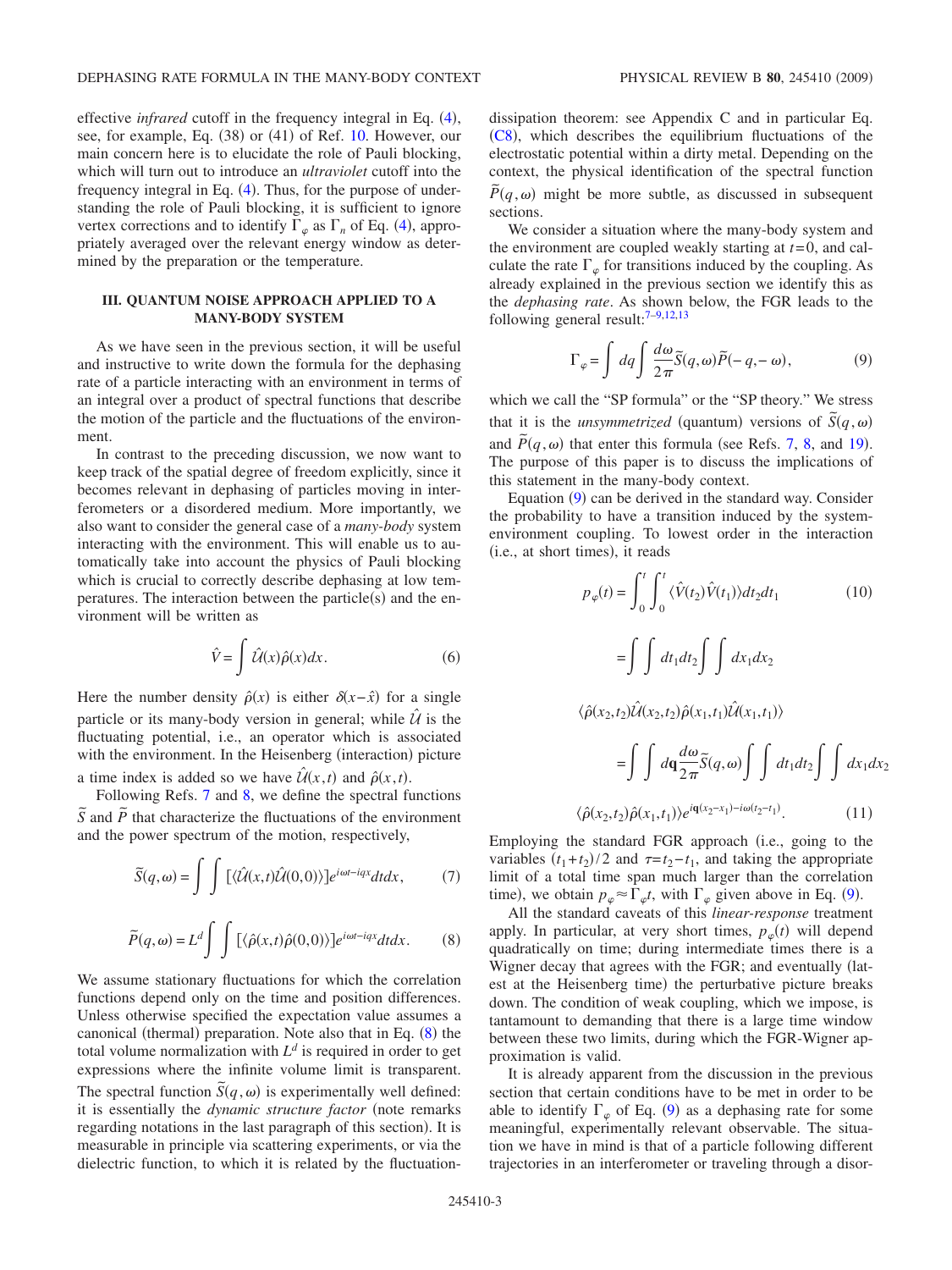dered medium. In a diagrammatic language, the loss of interference between these trajectories is given by Eq.  $(9)$  $(9)$  $(9)$  provided all induced transitions have comparable rates and provided one is allowed to neglect so-called vertex corrections.<sup>6,[10](#page-10-4)</sup> While these vertex corrections are indeed important in describing, e.g., dephasing in weak localization, they are not our prime concern here.

We end this section with some brief remarks on notation. For comparison, we indicate the relation to the notation adopted in Ref. [9.](#page-10-5) There it is assumed that the potential  $U$  is induced by a background density  $\rho$ . The relation between the Fourier components of the potential and the Fourier components of the background density can be written as  $U_{q,\omega}$  $=V_{q,\omega}\rho_{q,\omega}$ . Assuming Coulomb interaction we have  $V_{q,\omega}$  $=4\pi e^2/q^2$ . Consequently  $\tilde{S}(q,\omega) \equiv |V_{q,\omega}|^2 S_s(q,\omega)$ , where  $S_s(q,\omega)$  is identified as the *dynamic structure factor*. For the power spectrum of a single-particle excitation, Ref. [9](#page-10-5) has used the analogous notation  $\tilde{P}^{[1]}(q,\omega) \equiv S_p(q,\omega)$ . These notations are oriented for the study of dephasing of electrons in dirty metals where the electrons are both the "system" and the "bath" at the same time. Using these notations the SP formula becomes

<span id="page-3-1"></span>
$$
\Gamma_{\varphi}^{[1]} = \int dq \int \frac{d\omega}{2\pi} |V_{q,\omega}|^2 S_s(q,\omega) S_p(-q,-\omega). \tag{12}
$$

The spectral function  $S_s(q, \omega)$  is experimentally well defined as explained after Eq. ([7](#page-2-3)). In contrast, the object  $S_p(q, \omega)$  is a theoretical construction, motivated by a semiclassical picture (see next section) but not directly measurable. In any case both spectral functions represent the ability of the bath and the system to *exchange energy and momentum*. Hence the physical meaning of Eq.  $(12)$  $(12)$  $(12)$  is quite transparent. It is the sum over all  $(q, \omega)$  modes that allow exchange momentum q and energy  $\omega$  between the particle and the environment. The relative minus sign between the  $(q, \omega)$  arguments of the two spectral functions reflects the fact that energy (or momen-tum) taken by one is given to the other. Thus Eq. ([12](#page-3-1)) is simply the total rate for exchanging "anything" between the particle and environment. It can be written down almost by inspection.

# **IV. POWER SPECTRUM**  $\tilde{P}(q,\omega)$

<span id="page-3-0"></span>The purpose of the present section is to calculate the spectral functions  $\tilde{P}$  for the motion of noninteracting fermions in an arbitrary system. We distinguish between single-particle and many-body spectral functions  $\tilde{P}^{(0)}$  and  $P^{[N]}$ , describing the dynamics of some observable  $\hat{\mathcal{A}}$  (e.g., the density) in the context of single-particle quantum mechanics or many-body Fermi sea physics, respectively. In particular, we show that the many-body spectral function  $\tilde{P}^{[N]}$  can be written as the single-particle spectral function  $\tilde{P}^{(0)}$  times the number of fermions within the thermally smeared region around the Fermi surface.

# A. Single-particle spectrum  $\widetilde{P}^{(0)}$

We start with a very general discussion of spectral functions in noninteracting electronic systems. Given any single particle observable  $\hat{A}$ , we define the single-particle power spectrum of  $\hat{A}$  in the absence of a Fermi sea as

$$
\widetilde{P}^{(0)}(\omega;E) = \text{FT}[\langle \hat{\mathcal{A}}(t)\hat{\mathcal{A}}(0)\rangle] \n= \sum_{nm} p_n |A_{mn}|^2 2\pi \delta[\omega - (E_m - E_n)]. \quad (13)
$$

Here  $p_n$  are the microcanonical weights which are peaked around  $E_n \sim E$ , namely,  $p_n = \delta_F \times \delta(E_n - E)$ , where  $\delta_F$  is the mean-level spacing. It is convenient to take the bottom of the conduction band as the "potential floor" *E*=0. Then if follows from the above spectral decomposition that  $\tilde{P}(\omega;E)$  $=0$  for  $\omega \leq -E$ , implying that the potential floor provides a lower cutoff for the emission tail. If *E* is well above the potential floor than the resulting spectrum  $\tilde{P}^{(0)}$  is essentially classical, i.e., symmetric in  $\omega$  provided  $|\omega| \ll E$ .

It is implied by the definition Eq.  $(8)$  $(8)$  $(8)$  that the singleparticle spectral function  $\tilde{P}^{(0)}(q,\omega)$  is associated with the single-particle density operator  $\hat{A} = \delta(x - \hat{x})$  or equivalently one may say that the fluctuations of the *q* Fourier component are associated with the special choice  $\hat{A} = e^{iqx}$ . As an important example (to be employed later on), we consider the motion of a single particle in a disordered potential. This motion is diffusive and accordingly

$$
\tilde{P}^{(0)}(q,\omega;E) = \frac{2Dq^2}{\omega^2 + (Dq^2)^2},\tag{14}
$$

<span id="page-3-3"></span>where  $D$  is the diffusion coefficient. Again we emphasize that it is implicitly assumed that the energy *E* of the particle is well above the potential floor, and we regard *D* as a constant within the energy window of interest.

#### **B.** Many-body spectrum  $P^{[N]}$

We now turn to the many-body spectral density. If we treat the many-body system as a whole then we have to employ second quantization to write  $\hat{A} = \sum_{mn} A_{mn} a_m^{\dagger} a_n$ . Excluding the diagonal  $n=m$  terms, which are irrelevant to the FGR transitions we get for a noninteracting system in a thermal state

<span id="page-3-2"></span>
$$
\widetilde{P}^{[N]}(\omega) = \text{FT}\langle \hat{\mathbf{A}}(t)\hat{\mathbf{A}}(0)\rangle
$$
\n
$$
= \sum_{nm} |A_{mn}|^2 \langle a_n^{\dagger} a_m a_m^{\dagger} a_n \rangle 2 \pi \delta[\omega - (E_m - E_n)]
$$
\n
$$
= \sum_{nm} [1 - f(E_m)] f(E_n) |A_{mn}|^2 2 \pi \delta[\omega - (E_m - E_n)]
$$
\n
$$
= \int \frac{dE}{\delta_{\text{F}}} [1 - f(E + \omega)] f(E) \widetilde{P}^{(0)}(\omega; E)
$$
\n
$$
= \frac{\omega/\delta_{\text{F}}}{1 - e^{-\omega/T}} \widetilde{P}^{(0)}(\omega; E_{\text{F}}), \qquad (15)
$$

where the last expression is obtained if  $\tilde{P}^{(0)}(\omega;E)$  is energy independent in the energy range of interest around the Fermi energy. Note that, at zero temperature, the first factor becomes  $\delta_F^{-1} \omega \theta(\omega)$ , cutting off all contributions at negative fre-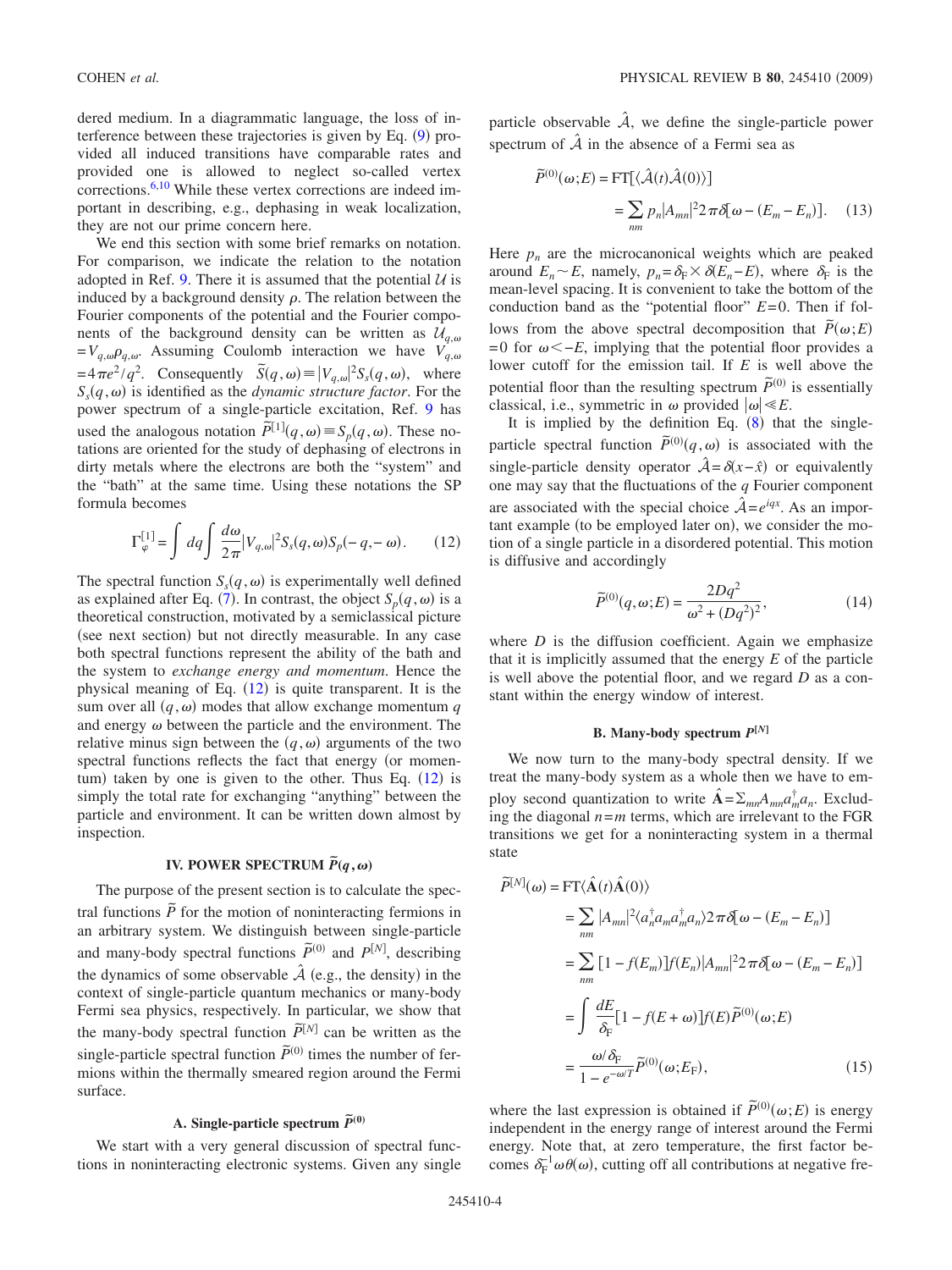<span id="page-4-0"></span>

FIG. 1. The  $(q, \omega)$  plane. The power spectra in a metallic system are distributed predominantly within the shaded rectangular area that indicates an implicit momentum cutoff inverse of the mean free path), and an implicit high-frequency absorption cutoff (related to the rate of collisions). For the SP formula it is essential to realize that the spectral function  $\tilde{S}^{\text{eq}}(q,\omega)$  of Eq. ([C8](#page-9-1)) has a lower emission cutoff which is determined by the temperature *T*. The power spectrum  $\tilde{P}(-q, -\omega)$  of either Eq. ([15](#page-3-2)) or Eq. ([21](#page-4-2)), which is associated with the diffusive motion of a particle, is concentrated predominantly within the dark region  $|\omega| \le Dq^2$ . For the SP formula it is essential to realize that the energy *E* of the particle implies a frequency cutoff, which is analogous to *T*. Close to equilibrium one should take  $E \sim T$ .

quencies. Physically, this represents the fact that a zerotemperature fermion system can only absorb energy. If it couples to a zero-temperature environment, there will not be any transitions at all, in contrast to what would be deduced from the single-particle spectrum  $\tilde{P}^{(0)}$  alone. The overlap between the power spectra  $\tilde{S}$  and  $\tilde{P}^{(N)}$  is illustrated in Fig. [1.](#page-4-0)

It is important to discuss the significance of the manybody result. To the extent that interactions can be neglected this result is *exact* and does not involve any uncontrolled semiclassical approximation. One realizes that

$$
\tilde{P}^{[N]}(\omega) \approx \frac{1}{2} N_T \times \tilde{P}^{(0)}(\omega), \quad \text{for } \omega \ll T,
$$
 (16)

<span id="page-4-1"></span>where  $N_T = 2T/\delta_F$  is the effective number of particles in the thermally smeared band around the Fermi surface. This factor is extensive, i.e., it grows linearly with the system's volume. Only these particles can be excited by a small amount of energy  $\omega \sim 0$  being absorbed from the environment, or, vice versa, they can release some energy into the environment. It is crucial to keep the physics of Pauli blocking correctly in this description. In fact, had we neglected the Pauli blocking, instead of Eq.  $(16)$  $(16)$  $(16)$  we would have obtained  $\tilde{P}^{[N]}(\omega) = N\tilde{P}^{(0)}(\omega)$ , where *N* would have indicated the total number of particles in the system.

# **C. Single excitation spectrum** *P***[1]**

In the present subsection we would like to make contact with other descriptions in the literature, where the focus is on the dephasing of a single-particle excitation in the presence of a Fermi sea. Unlike the many-body calculation above, such point of view requires to introduce Pauli-blocking fac-

<span id="page-4-5"></span>tors "by hand." One finds [see Eq.  $(21)$  $(21)$  $(21)$  below] that the power spectrum of a thermalized one-particle excitation is

$$
\tilde{P}^{[1]}(\omega) \approx \frac{1}{2} \times \tilde{P}^{(0)}(\omega), \quad \text{for } \omega \ll T,
$$
 (17)

which implies that Eq. ([16](#page-4-1)) can be rewritten as  $\tilde{P}^{[N]}(\omega)$  $\approx N_T \tilde{P}^{[1]}(\omega)$ , which holds in the vicinity of the Fermi energy. One realizes that the factor 1/2 reflects that Pauli blocking of the downward transitions and persists at high temperatures. The relation between the spectrum of the single-particle motion and the many-body density fluctuations is a central result of the present section. It will be employed in the next section to connect the one-body and the many-body dephasing rates.

In the spirit of the prevailing literature we consider separately electrons and holes of arbitrary energy, incorporating Pauli-blocking factors by hand into the definition of the particle's power spectrum. For an electron above the Fermi sea it has been claimed in Refs. [7](#page-10-3) and [8](#page-10-14) that the Fermi energy  $E_F$ is like an effective potential floor. This is implied by the Fermi statistics, taking into account that a one-body operator can change the state of only one electron. It also results from a more detailed analysis of the consequences of Pauli blocking on dephasing, which has been carried out both in the context of weak  $localization<sup>6,10</sup>$  $localization<sup>6,10</sup>$  $localization<sup>6,10</sup>$  and ballistic interferometers, $22,23$  $22,23$  and which has been illustrated in exactly solvable models as well.<sup>24[,25](#page-10-23)</sup> Consequently we define the power spectrum of an electron excitation with the appropriate Pauli-blocking factors incorporated

<span id="page-4-3"></span>
$$
\widetilde{P}^{[e]}(\omega;E) = \sum_{nm} \left[ 1 - f(E_m) \right] p_n |A_{mn}|^2 2 \pi \delta[\omega - (E_m - E_n)]
$$

$$
= \left[ 1 - f(E + \omega) \right] \widetilde{P}^{(0)}(\omega;E). \tag{18}
$$

<span id="page-4-4"></span>An analogous expression is introduced for holes

$$
\widetilde{P}^{[h]}(\omega;E) = \sum_{nm} f(E_m) p_n |A_{mn}|^2 2 \pi \delta[\omega - (E_n - E_m)]
$$

$$
= f(E - \omega) \widetilde{P}^{(0)}(\omega;E).
$$
(19)

We can thermally average over *E* using the prescription

$$
\overline{G(E)} \equiv \int_{-\infty}^{\infty} G(E) [-f'(E)] dE, \qquad (20)
$$

where  $f(E)$  is the Fermi occupation function which is determined by the Fermi energy  $E_F$  and the temperature *T*. Then we get

<span id="page-4-2"></span>
$$
\widetilde{P}^{[1]}(\omega) \equiv \overline{\widetilde{P}^{[e]}(\omega;E)} = \overline{\widetilde{P}^{[h]}(\omega;E)}
$$

$$
= \frac{d}{d\omega} \left[ \frac{\omega}{1 - e^{-\omega/T}} \right] \times \widetilde{P}^{(0)}(\omega;E_{F}). \tag{21}
$$

Note that, at zero temperature, the first factor is just a step function  $\theta(\omega)$ , cutting off the contributions from negative frequencies.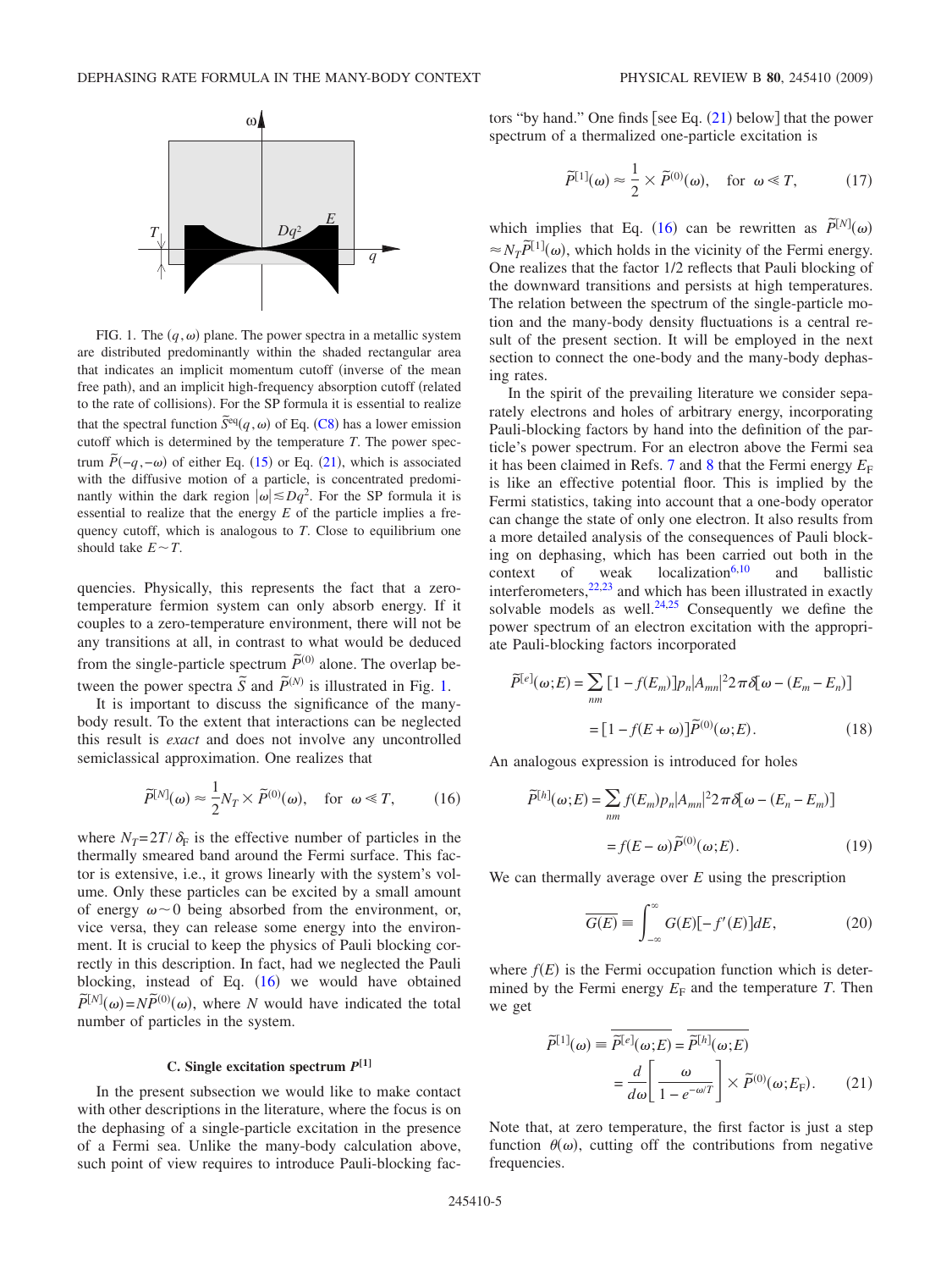## **D. Density fluctuations**

By specializing the above general discussion to the case that  $\hat{A}$  represents the density operator and using the reasoning of the present section, we can define the  $\tilde{P}^{[e]}(q,\omega;E)$  of an electron in the Fermi sea; the  $\tilde{P}^{[h]}(q,\omega;E)$  of a hole in the Fermi sea; the  $\tilde{P}^{[1]}(q,\omega)$  of a single-particle excitation at equilibrium; and the  $\tilde{P}^{[N]}(q,\omega)$  of the whole many-body electronic system.

The results in Eqs.  $(15)$  $(15)$  $(15)$ ,  $(18)$  $(18)$  $(18)$ ,  $(19)$  $(19)$  $(19)$ , and  $(21)$  $(21)$  $(21)$ , as well as the approximations in Eqs.  $(16)$  $(16)$  $(16)$  and  $(17)$  $(17)$  $(17)$  for the power spectrum of the system are all of the form

$$
\widetilde{P}(q,\omega) = f_p(\omega)\widetilde{P}^{(0)}(q,\omega),\tag{22}
$$

<span id="page-5-1"></span>where  $f_p(\omega)$  reflects the way in which the Fermi occupation statistics manifests itself.

## <span id="page-5-0"></span>**V. DEPHASING OF A MANY-FERMION SYSTEM FOR WEAK COUPLING TO THE ENVIRONMENT**

The purpose of this section is to work out the many-body dephasing rate  $\Gamma_{\varphi}^{[N]}$  according to SP theory and to compare it with the single-particle dephasing rate  $\Gamma_{\varphi}^{[1]}$  that is obtained after incorporating Pauli-blocking factors into the spectra, as described in the previous section. We will see they are equal, up to a factor describing the number of thermally excited particles that effectively can participate in the processes leading to dephasing.

Before we derive the dephasing rate, we setup a few simplifications in the notation. The integrand of the SP formula Eq. ([9](#page-2-2)) includes a product of two spectral functions. We assume that the bath is in thermal equilibrium and therefore the detailed balance condition that should be satisfies is

$$
\frac{\widetilde{S}(q,\omega)}{\widetilde{S}(q,-\omega)} = e^{\omega/T}.
$$
\n(23)

<span id="page-5-2"></span>It follows that the spectral function can be written as

$$
\widetilde{S}(q,\omega) = \left[\frac{2\omega}{1 - e^{-\omega/T}}\right] \eta(q,\omega),\tag{24}
$$

where  $\eta(q,\omega)$  is a symmetric function. It represents a generalized friction coefficient (in analogy to the standard notation in the Caldeira-Leggett model). Note that at high temperatures we have  $\tilde{S}(q,\omega) = 2 \eta T$ .

Without any approximation involved, because the  $d\omega$  integration extends from  $-\infty$  to  $\infty$ , the integrand of the SP formula can be symmetrized using the replacement

$$
F(\omega) \mapsto \{F(\omega)\}_{sym} \equiv \frac{1}{2} [F(\omega) + F(-\omega)].
$$
 (25)

It is now natural to combine the prefactors in Eqs.  $(22)$  $(22)$  $(22)$  and ([24](#page-5-2)) into a "frequency-dependent temperature" for  $\omega$  transitions

$$
T(\omega) \equiv \left\{ \left[ \frac{2\omega}{1 - e^{-\omega/T}} \right] f_p(-\omega) \right\}_{sym},
$$
 (26)

and to define an associated symmetrized spectral function for the effective thermal fluctuation of the environment

$$
\widetilde{S}^{(0)}(q,\omega) \equiv 2\,\eta(q,\omega)T(\omega). \tag{27}
$$

These definitions allow the SP formula to be written in a symmetrized form that involves a product of functions that are symmetric in  $\omega$ . Namely,

$$
\Gamma_{\varphi} = \frac{1}{2} \int dq \int \frac{d\omega}{2\pi} \widetilde{S}^{(0)}(q,\omega) \widetilde{P}^{(0)}(q,\omega).
$$
 (28)

<span id="page-5-4"></span>In the following Sec.  $V A$  we shall discuss the functional form of  $T(\omega)$ , which is crucial for the calculation of lowtemperature dephasing. But first let us illuminate the outcome of Eq.  $(28)$  $(28)$  $(28)$  in what can be termed the semiclassical Nyquist limit. Namely, considering high temperatures, for which not only  $\tilde{P}^{(0)}$  but also  $\tilde{S}^{(0)}$  are classical alike, one realizes that Eq.  $(28)$  $(28)$  $(28)$  still contains a nonclassical 1/2 due to the Pauli blocking of the downward transitions. So strictly speaking Eq. ([28](#page-5-4)) does not possess a classical limit. If  $\eta$  is independent of  $\omega$  and the motion of the particle involves only small frequencies  $|\omega| \ll T$ , then  $T^{[1]}(\omega)$  in the integrand of Eq.  $(28)$  $(28)$  $(28)$  can be replaced by the temperature *T*, and we get the simple result

$$
\Gamma_{\varphi}^{[1]} = \alpha T,\tag{29}
$$

where the dimensionless  $\alpha$  is the *dq* integral over  $\eta$ . But if we consider (say) a diffusive electron, then at low temperatures its power spectrum is broader than *T* if  $q > (T/D)^{1/2}$ , as illustrated in Fig. [1.](#page-4-0) Then the weight which is provided by  $T(\omega)$  is like an effective cutoff, leading to nonlinear dependence on the temperature. See, e.g., Refs. [7](#page-10-3) and [8](#page-10-14) for a gallery of various results.

## **A. Dephasing rate of quasiparticles at equilibrium**

<span id="page-5-3"></span>The calculation of the one-body dephasing rate  $\Gamma_{\varphi}^{[1]}$  involves the spectral function  $\tilde{P}^{[1]}(q,\omega)$  of Eq. ([21](#page-4-2)) and hence

$$
T(\omega)^{[1]} = \left\{ \left[ \frac{2\omega}{1 - e^{-\omega/T}} \right] \frac{d}{d\omega} \left[ \frac{\omega}{1 - e^{\omega/T}} \right] \right\}_{sym}.
$$
 (30)

The calculation of the *N*-body dephasing rate  $\Gamma_{\varphi}^{[N]}$  involves the spectral function  $\tilde{P}^{[N]}(q,\omega)$  of Eq. ([15](#page-3-2)) and hence

$$
T(\omega)^{[N]} = \left\{ \left[ \frac{2\omega}{1 - e^{-\omega/T}} \right] \left[ \frac{-\omega/\delta_{\rm F}}{1 - e^{\omega/T}} \right] \right\}_{sym}.
$$
 (31)

Doing the algebra we get

$$
T(\omega)^{[1]} = \left[\frac{(\omega/2T)}{\sinh(\omega/2T)}\right]^2 T
$$
 (32)

and  $T(\omega)^{[N]} = (2T/\delta_F)T(\omega)^{[1]}$ , leading to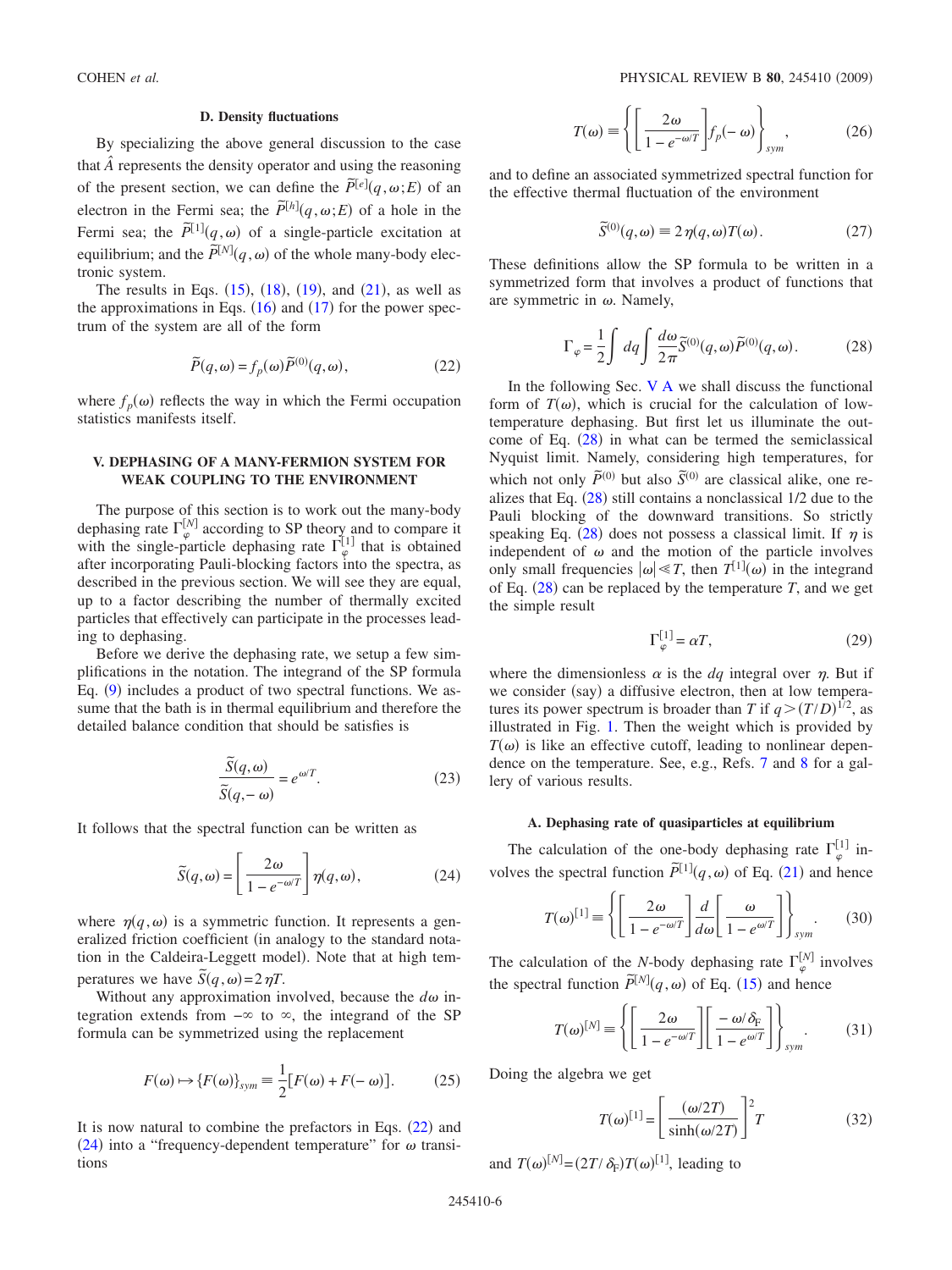$$
\Gamma_{\varphi}^{[N]} = \left(2 \frac{T}{\delta_{\rm F}}\right) \Gamma_{\varphi}^{[1]}.
$$
 (33)

<span id="page-6-1"></span>We have thus come to the conclusion that the many-body dephasing rate  $\Gamma_{\varphi}^{[N]}$  is equal to the single-excitation dephasing rate  $\Gamma_{\varphi}^{[1]}$  which properly incorporates Pauli blocking, multiplied by a factor  $N_T = 2T/\delta_F$  that counts the number of thermally excited particles. At this point it is important to emphasize that if the interfering entity (system) consists of *Ns* constituent particles, all interacting in the same way with the environment, one expects the dephasing rate to be  $N_s$ times the dephasing rate for a single constituent particle under the same conditions. This is why larger systems are expected to decohere faster. $26,27$  $26,27$  In our case the effective number of participating particles in the system is  $N<sub>T</sub>$  irrespective of the actual total number. Thus, without putting in by hand any Pauli-blocking factors, we have rederived the correct result that is obtained from a more sophisticated diagrammatic or path-integral analysis. $6,10$  $6,10$  It is therefore possible to regard  $\Gamma_{\varphi}^{[1]}$  as the dephasing rate per effective particle. Equation  $(33)$  $(33)$  $(33)$  represents a central result of the present paper, whose consequences and modifications will be discussed in the following.

#### **B. Dephasing rate of a nonequilibrium excitation**

It is interesting as well to consider the dephasing rate for a nonequilibrium one-particle excitation at some energy *E*. Then we cannot simply start from the many-body spectrum  $\tilde{P}^{[N]}$  which is calculated for the thermal equilibrium state of the many-body problem. To make contact with previous approaches in the literature, $10$  we briefly formulate the nonequilibrium dephasing rate in terms of the present notations. In Ref. [10](#page-10-4) it has been argued that the dephasing rate should be calculated as

$$
\Gamma_{\varphi}^{\text{noneq}}(E) = \frac{1}{2} [\Gamma_{\varphi}^{[e]}(E) + \Gamma_{\varphi}^{[h]}(E)]. \tag{34}
$$

If we make a thermal average over *E* both terms are equal, but if we consider nonequilibrium excitations a more careful treatment is required. Using the expressions for  $\tilde{P}^{[e]}(q,\omega;E)$ and  $\tilde{P}^{[h]}(q,\omega;E)$ , the corresponding function in Eq. ([22](#page-5-1)) is

$$
f_p(\omega) = [1 - f(E + \omega) + f(E - \omega)]/2, \qquad (35)
$$

hence

$$
T(\omega) = \left\{ \left[ \frac{\omega}{1 - e^{-\omega/T}} \right] \left[ 1 - f(E - \omega) + f(E + \omega) \right] \right\}_{sym}.
$$
\n(36)

Doing the algebra we get

$$
T(\omega) = \left\{ \left( \frac{1}{e^{\omega/T} - 1} \right) + \frac{1}{2} [1 - f(E - \omega) + f(E + \omega)] \right\} \omega
$$
  
= 
$$
\left[ \coth \left( \frac{\omega}{2T} \right) + \frac{1}{2} \tanh \left( \frac{E - \omega}{2T} \right) - \frac{1}{2} \tanh \left( \frac{E + \omega}{2T} \right) \right] \omega,
$$

which agrees with Ref. [10.](#page-10-4)

<span id="page-6-2"></span>

FIG. 2. (Color online) The relation between SP theory and standard diagrammatics. (a) Diagrammatic calculation of the singleparticle decay rate to leading order in the density-density interaction. (b) When applying SP theory to a many-body system, one effectively calculates an extensive diagram, whose value scales with the number of affected particles (here denoted as "N"). (c) For a metal with screening, diagrams of this type have to be summed to yield the single-particle decay rate in RPA. (d) After translation into the diagrams appearing in SP theory, we see that the bare particlehole bubble has to be used in describing the system's motion, in contrast to (e).

# <span id="page-6-0"></span>**VI. DEPHASING OF ELECTRONS WITH SCREENING: THE DIAGRAMMATIC PERSPECTIVE**

Up to now, we have treated the weak-coupling case, in which neither the particle dynamics (i.e., the density fluctuations) nor the potential fluctuations are influenced appreciably by the presence of interactions. It is for this reason that we have been able to derive the total particle decay rate in such a simple manner, expressing it through the product of correlators  $\tilde{P}$  and  $\tilde{S}$ , associated with the particle dynamics and the potential fluctuations, respectively.

More care has to be exercised when one tries to extend the framework to cases in which the potential fluctuations themselves change strongly (even qualitatively) after switching on the interaction. The most important example concerns the effect of the long-range Coulomb interaction in a metal. The long-range repulsion suppresses efficiently longwavelength, low-frequency density fluctuations, and the associated potential fluctuations, thus giving rise to screening. An important counter-intuitive (yet well-known) consequence is that the potential spectrum at small  $\omega$ , *q* is independent of the electron charge [see Eq.  $(C8)$  $(C8)$  $(C8)$ ].

It will turn out that, for such a situation, the single-particle decay rate is not correctly reproduced with a naive ansatz, in which both  $\tilde{S}$  and  $\tilde{P}$  are obtained for the full interacting system (neither, of course, can we neglect interactions completely in both  $\tilde{S}$  and  $\tilde{P}$ ). To shed light on this issue, we now rephrase the results of SP theory developed here in terms of diagrams.

#### **A. Diagrams for the weak-coupling limit**

We first return to the weak-coupling case. In that limit, the single-particle decay rate is obtained in a diagram of the type shown in Fig.  $2(a)$  $2(a)$ . It represents the interaction of the given particle with the density fluctuations described by the bubble.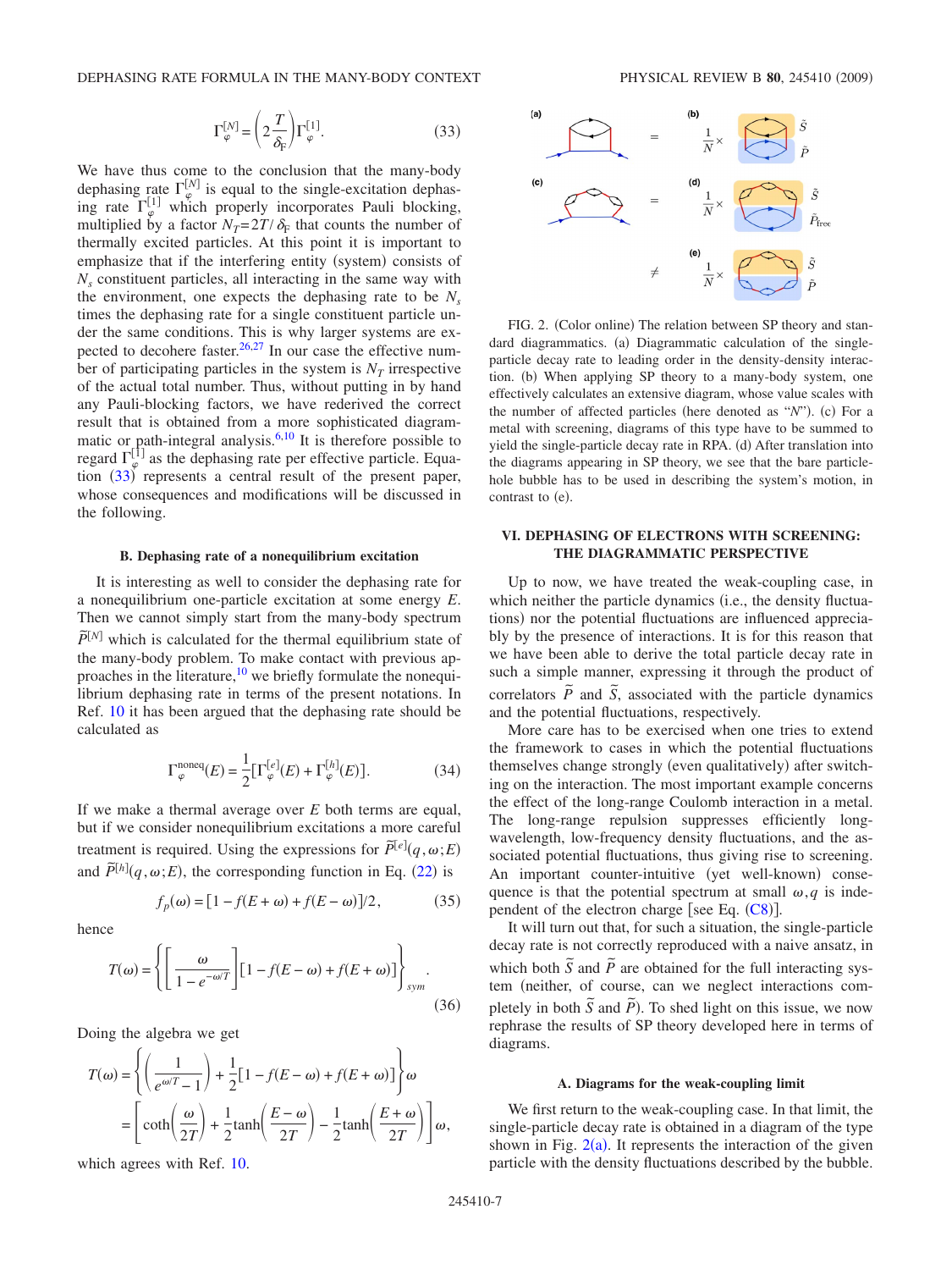Turning to SP theory, we see the following: its straightforward application to a many-body system produces a diagram of the type shown in Fig.  $2(b)$  $2(b)$ . This diagram has no external lines, and is therefore extensive, i.e., its value grows with volume. More precisely, as elaborated in our previous discussion, it yields the decay rate multiplied by the number of particles that can be scattered. Once this feature is taken into account, one can deduce the single-particle decay rate.

#### **B. Diagrams beyond weak coupling**

Let us now have a look at the strong-coupling case, where screening alters drastically the fluctuations of the density and the potential. Within the random phase approximation (RPA), the single-particle decay rate can be calculated using diagrams of the type shown in Fig.  $2(c)$  $2(c)$ , with an arbitrary number of polarization bubbles inserted to account for screening. In this way, the correct modified fluctuation spectrum  $\tilde{S}$  enters the decay rate. When translating this into an appropriate extensive diagram [Fig.  $2(d)$  $2(d)$ ], the open-ended single-particle line turns into one particle-hole bubble. The latter corresponds to the density-density correlator *evaluated in the ab*sence of interactions. In contrast, in a literal (naive) application of SP theory to the many-body problem with screening one might be tempted to employ the screened density-density propagator [Fig.  $2(e)$  $2(e)$ ], which gives incorrect results.

The source of the difficulty is quite obvious when comparing Fig.  $2(e)$  $2(e)$  to Fig.  $2(c)$ . The origin of the bubble is the single-particle line, which appears since we are interested in the coherent propagation of the particle. We are not interested in the propagation of a density perturbation that enters diagram (e).

The issue discussed here is independent of whether we are in the ballistic or the diffusive regime or of what are the details of the model. In any case, the correct application of SP theory requires to employ the full potential fluctuations  $\overline{P}$  increases the energy are the personal interactions of  $\overline{S}$ , while looking at the bare  $\overline{P}^{[N]}_{\text{free}}$ calculated for the noninteracting system.

# <span id="page-7-0"></span>**VII. SELF CONSISTENT POINT OF VIEW FOR THE DEPHASING OF INTERACTING ELECTRONS**

We now want to clarify within the SP approach how screening should be handled and demonstrate the consistency with the diagrammatic perspective of Sec. [VII.](#page-7-0) In a dirty metal the motion of electrons is diffusive, and there is a screening effect due to the long-range Coulomb interaction. The fluctuations of the electrostatic potential *U* reflect the many-body fluctuations in the density of the electrons via the Coulomb law

$$
\widetilde{S}(q,\omega) = \frac{1}{L^d} \left(\frac{4\pi e^2}{q^2}\right)^2 \widetilde{P}(q,\omega)
$$
\n(37)

<span id="page-7-2"></span>with  $\tilde{S}$  and  $\tilde{P}$  defined by Eqs. ([7](#page-2-3)) and ([8](#page-2-1)), respectively. The equilibrium fluctuations of the induced electrostatic fluctua- $\tilde{S}^{\text{eq}}(q,\omega)$  are trivially related to the dynamic form factor  $\tilde{P}^{\text{eq}}(q,\omega)$  by the above relation and can be determined self-

<span id="page-7-1"></span>

FIG. 3. (Color online) We first consider noninteracting electrons in a box (Ref. [28](#page-10-26)) of volume  $L^d$  coupled to a bath of phonons at temperature *T*. The solid curve on the right illustrates how the decay rate of the *purity* depends on the number of electrons in the system. If the electrons were not identical (dotted line) one would get  $\Gamma$  $=N\Gamma^{[1]}$ , but due to the Fermi statistics one obtains a saturation at  $\Gamma = N_T \Gamma^{[1]}$ . In the case of *N* interacting electrons in a dirty metal, with no bath of phonons involved, one can define a bunch of  $N<sub>s</sub>$  test particles as the system, (Ref. [29](#page-10-27)) while all the other *N*−*N<sub>s</sub>* electrons constitute the fluctuating environment. We have in mind  $N_s \ll N$ , while for  $(N - N_s) \ll N$ , the role of system and environment is flipped.

consistently using the fluctuation-dissipation relation (see Appendix C)

$$
\widetilde{S}^{\text{eq}}(q,\omega) = \frac{1}{\nu Dq^2} \left[ \frac{2\omega}{1 - e^{-\omega/T}} \right].
$$
 (38)

If we want to calculate the single-particle dephasing rate  $\Gamma_{\varphi}^{[1]}$ , then one option is to obtain  $\tilde{P}^{[1]}(q,\omega)$  from a blend of semiclassical and many-body considerations as in Sec. [IV.](#page-3-0) But we are trying in this paper to explore an alternative route, where the single-particle dephasing rate is defined as the manybody dephasing rate  $\Gamma_{\varphi}^{[N]}$  per effective particle as in Eq. ([33](#page-6-1)). The main difficulty that immediately arises, once interacting electrons are concerned, is how to define the system for which the calculation is done. The proper formulation of the system-bath paradigm becomes tricky once electrons are both the system and the bath (see illustration in Fig. [3](#page-7-1)). In particular we have to determine what is  $\tilde{P}^{[N]}(q,\omega)$  for the case that screening is important. Here we encounter a conflict between two opposing points of view, which we discuss below.

There are two ways to determine  $\tilde{P}^{[N]}(q,\omega)$ . On the one *hand*, within the framework of the heuristic semiclassical approach of Sec. [IV,](#page-3-0) the spectral function  $\tilde{P}^{[N]}(q,\omega)$  should be given by Eq.  $(15)$  $(15)$  $(15)$  which treats the electrons as noninteracting. On the other hand, within the formal framework it describes the fluctuations of the many-body density of the electrons, and therefore should equal  $\tilde{P}^{eq}(q,\omega)$  as defined after Eq. ([37](#page-7-2)). But then one realizes that for an *interacting* system  $\tilde{P}^{[N]}(q,\omega)$  is very different from  $\tilde{P}^{eq}(q,\omega)$ . So it seems that we have here an inconsistency.

In order to resolve the apparent inconsistency we have to clarify the physical meaning of the phrase *dephasing rate per particle*. This notion is not problematic conceptually if the environment is a distinct entity (phonon bath). But in the case of a dirty metal this distinction is blurred: obviously we cannot regard the same particles as both the system and "environment."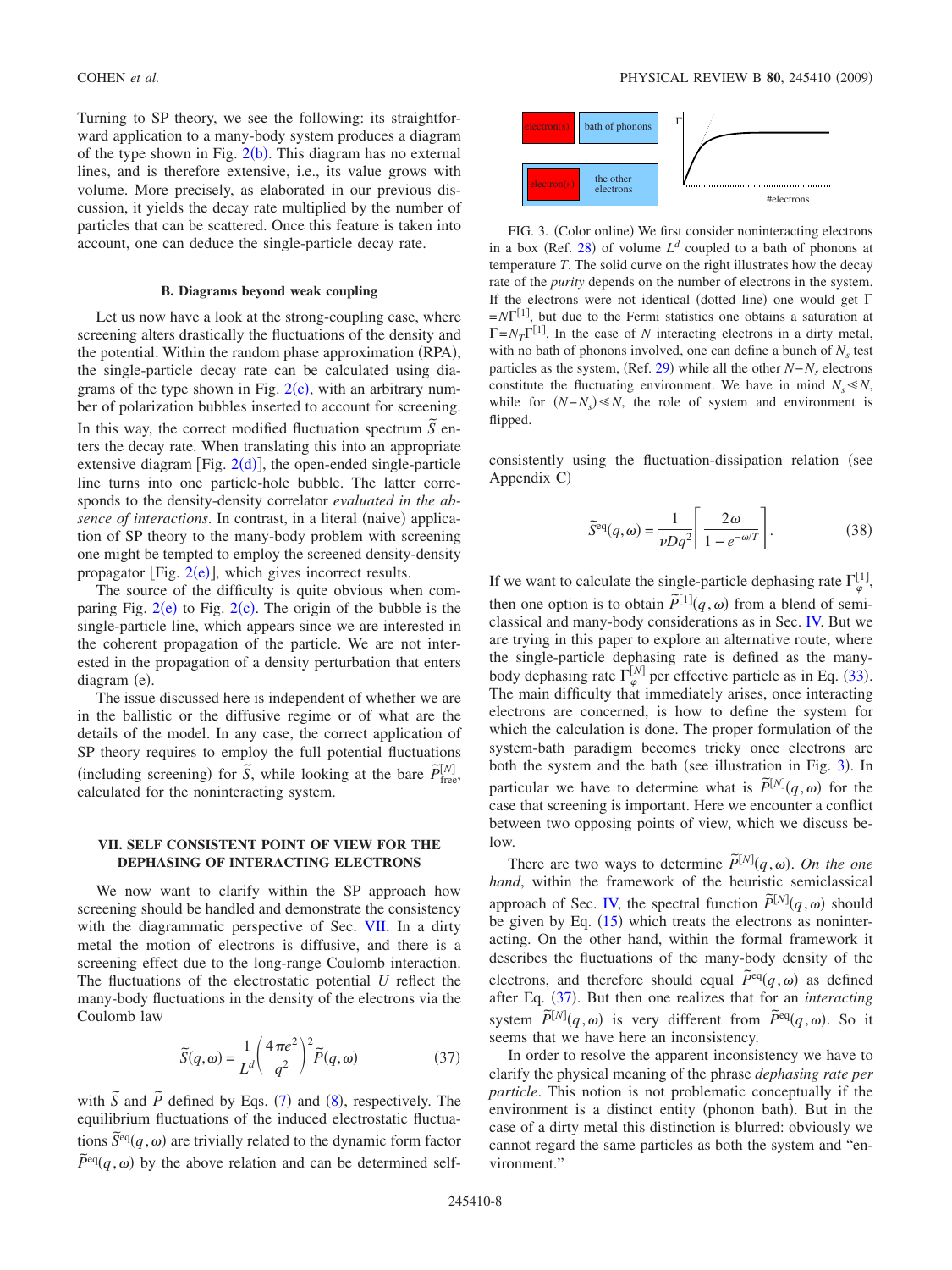It turns out that a reconciliation of the formal fluctuationdissipation analysis with the heuristic approach is possible provided we define the system as a bunch of noninteracting test particles, $30$  whose density fluctuations are simply those of diffusing, noninteracting electrons. We can obtain the power spectrum of the "minority" test particles, starting from Eq. ([C2](#page-9-2)), but replacing  $U_{total}$  by the fluctuating potential  $U_{total}$ produced by the "majority" particles. This effectively omits screening effects in the calculation of the test-particle density fluctuations

$$
\rho_{q,\omega} = \frac{(\sigma/e^2)q^2}{i\omega - Dq^2} \mathcal{U}_{q,\omega}.
$$
\n(39)

<span id="page-8-0"></span>Note that the  $\rho$  of the system (minority fraction of electrons) is assumed to be much smaller than the total electronic density  $\rho_{\text{elct}}$  that appears in the FDT derivation, hence one can neglect the back-reaction effect. In other words, as far as the minority  $\rho$  is concerned we do not take the screening into account, and treat them as noninteracting. From Eq. ([39](#page-8-0)), together with Eqs. ([7](#page-2-3)) and ([8](#page-2-1)) and the Einstein relation  $\sigma$  $=e^2D\nu$ , we get immediately

<span id="page-8-1"></span>
$$
\widetilde{P}^{[N]}(q,\omega) = L^d \left| \frac{\nu Dq^2}{i\omega - Dq^2} \right|^2 \widetilde{S}^{\text{eq}}(q,\omega) \tag{40}
$$

$$
=\frac{\omega/\delta_{\mathrm{F}}}{1-e^{-\omega/T}}\widetilde{P}^{(0)}(\omega;E_{\mathrm{F}}),\tag{41}
$$

where for the second line we recalled Eq. ([14](#page-3-3)) for  $\tilde{P}^{(0)}$  and Eq.  $(C8)$  $(C8)$  $(C8)$  for  $\tilde{S}^{eq}$ . This result agrees with Eq.  $(15)$  $(15)$  $(15)$  as if we could regard the electrons as diffusing but noninteracting. It is important to appreciate that we have obtained here a nontrivial profound relation that *bypasses the heuristic approach* which is required in order to adopt Eq.  $(15)$  $(15)$  $(15)$  for strongly interacting electrons: strictly speaking the derivation that leads to Eq.  $(15)$  $(15)$  $(15)$  is not applicable here. Still we get Eq.  $(40)$  $(40)$  $(40)$ which agrees with Eq.  $(15)$  $(15)$  $(15)$  by extending the common fluctuation-dissipation reasoning, without the need to introduce a blend of semiclassics with Pauli exclusion factors.

### **VIII. CONCLUSIONS**

We have presented a straightforward approach to the calculation of the dephasing rate within the framework of Fermi golden rule picture, and applied it to a many-fermion system. Starting from the quantum spectra of the environment  $(\tilde{S})$ and the system  $(\tilde{P})$ , the approach (termed here SP theory) yields the dephasing rate as an integral over the frequency transferred between system and environment during interaction processes. In the present paper, we have gone beyond previous attempts, and considered a full many-fermion system. We have argued that this yields results which automatically incorporate the crucial physics of Pauli blocking that serves to suppress decoherence at low temperatures. The many-body dephasing rate can be identified as the singleparticle dephasing rate times the effective number of thermally excited particles susceptible to scattering. The use of nonsymmetrized spectral functions provides in a natural way the proper cutoff scheme for the frequency integral of the SP formula, without having to invoke the *ad hoc* cut-off schemes that had been introduced in previous publications.

By defining the single-particle dephasing as the manybody dephasing per particle one can bypass the need to use a blend of semiclassics with Pauli exclusion factors. This point of view also provides a natural bridge to the diagrammatic approach. Indeed we have shown how the results of SP theory can be interpreted in terms of diagrams. This has allowed us to address another question, namely, how SP theory should be applied in a situation in which the systemenvironment coupling is no longer weak. That is the situation relevant for electrons moving in a disordered metal, where screening is crucial for the structure of the Nyquist noise. We have shown that SP theory should incorporate in such a case the full environment spectrum, alongside the noninteracting density spectrum of the system, in agreement with the diagrammatic approach.

## **ACKNOWLEDGMENTS**

We thank Ora Entin-Wohlman and Baruch Horovitz for useful discussions. The research has been supported by a grant from the DIP, the Deutsch-Israelische Projektkooperation (contract  $H-2-1$ ), as well as by the DFG through the Emmy-Noether program (FM) and SFB TR 12. This research was supported in part by the National Science Foundation under Grant No. NSF PHY05-51164 and by the USA-Israel Binational Science Foundation (BSF).

## **APPENDIX A: THE SEMICLASSICAL PICTURE OF DEPHASING**

The notion of dephasing naturally arises in the analysis of transport where, loosely speaking, one is interested in calculating the probability of a particle to get from one point to a different point. Consequently the most popular definition of the dephasing factor is based on a semiclassical picture. Using the Feynman-Vernon formalism, and adopting the notations as in Refs. [7](#page-10-3) and [8,](#page-10-14) the propagator of the reduced probability matrix in the presence of a thermal bath is expressed as a sum over pairs of classical trajectories

$$
\sum_{ab} A_a A_b^* \exp\left(-\frac{S_N[x_a, x_b]}{\hbar^2}\right) \exp\left(i\frac{S[x_a] - S[x_b]}{\hbar}\right). \quad (A1)
$$

The dephasing factor  $P_{\varphi}(t)$  is defined as a number within  $[0,1]$  that characterizes the suppression of the off-diagonal elements. One observes that after time *t* the interference contribution, that comes from the off-diagonal terms in the double sum, is suppressed by a factor

$$
P_{\varphi}(t) = e^{-S_N[x^A, x^B]} \equiv |\langle U[x_a] \chi | U[x_b] \chi \rangle|, \tag{A2}
$$

where  $\chi$  is the preparation of the bath. In order not to complicate the notations, the canonical average over the  $\chi$  states is implicit. The unitary operator  $U[x]$  generates the evolution of the bath given that the particle goes along the trajectory  $x(t)$ . The action  $S_N[x_a, x_b]$  is a double time integral. Using manipulation as in Refs. [7](#page-10-3) and [8](#page-10-14) one obtains the SP formula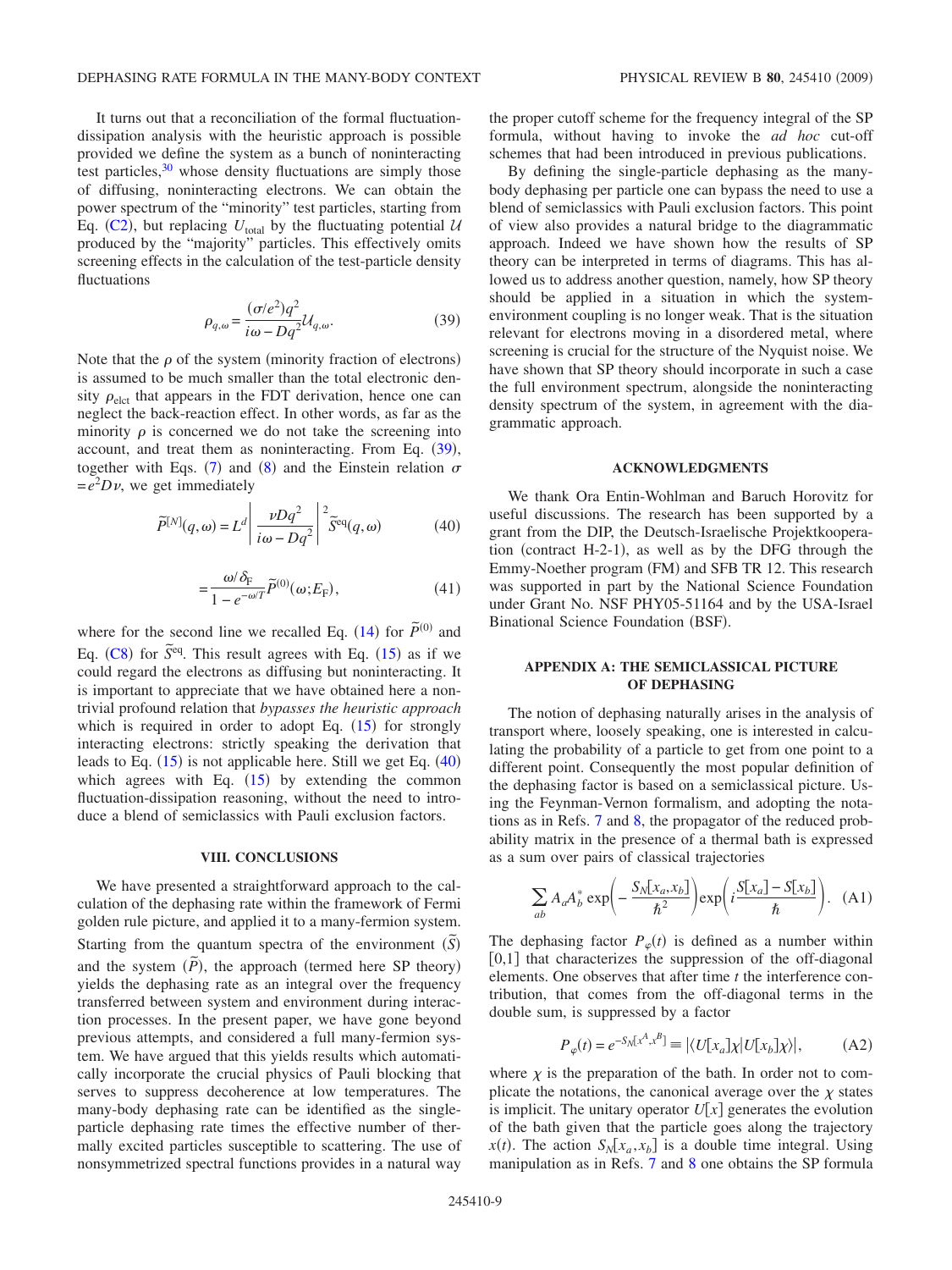with the symmetrized version of  $\tilde{S}(q,\omega)$ , and the symmetric classical version of  $\tilde{P}(q,\omega)$ , namely,  $\tilde{P}^{(0)}$  of Eq. ([14](#page-3-3)).

The semiclassical expression is definitely wrong for shortrange scattering at low temperatures,  $7.8$  $7.8$  because it does not reflect that *closed channels cannot be excited*. This problem with the semiclassical (stationary phase) approximation is well known in the theory of inelastic scattering.

# **APPENDIX B: THE PURITY-BASED DEFINITION OF DEPHASING**

The following appendix follows the presentation of Refs. [12](#page-10-7) and [13.](#page-10-8) The natural definition for the dephasing factor  $P_{\varphi}(t)$  is related to the purity trace  $(\rho^2)$  of the reduced probability matrix. Given that the state of the system including the environment is  $\Psi_{pn}$ , where p and n label the basis states of the particle and the bath, respectively, the full probability matrix is  $\Psi_{pn}\Psi_{p'n'}^*$ , while the purity of the *reduce* probability matrix is

$$
P_{\varphi}(t) = \sqrt{\text{trace}(\rho_{\text{sys}}^2)} = \sqrt{\text{trace}(\rho_{\text{env}}^2)}
$$
  
= 
$$
\left[\sum_{p'p''n'n''} \Psi_{p''n'} \Psi_{p''n''} \Psi_{p''n''}^* \Psi_{p''n''}^* \right]^{1/2}.
$$
 (B1)

Assuming a factorized initial preparation as in the conventional Feynman-Vernon formalism, we propose the rate of loss of purity as a measure for decoherence. A standard reservation applies: initial transients during which the system gets "dressed" by the environment should be ignored as these reflect renormalizations due to the interactions with the highfrequency modes. Other choices of initial state might involve different transients, while the later slow approach to equilibrium should be independent of these transients. In any case the reasoning here is not much different from the usual ideology of the Fermi golden rule, which is used with similar restrictions to calculate transition rates between levels.

Writing the initial preparation as  $\Psi_{pn}^{(0)} = \delta_{p,p_0} \delta_{n,n_0}$  and using leading order perturbation theory, we can relate  $P_{\varphi}$  to the probabilities  $P_t(p, n | p_0, n_0) = |\Psi_{pn}|^2$  to have a transition from the state  $|p_0, n_0\rangle$  to the state  $|p, n\rangle$  after time *t*. The derivation is detailed in Appendix E of Refs. [12](#page-10-7) and [13.](#page-10-8) One obtains the result

<span id="page-9-0"></span>
$$
P_{\varphi}(t) = P_t(p_0, n_0 | p_0, n_0) + P_t(p \neq p_0, n_0 | p_0, n_0)
$$
  
+  $P_t(p_0, n \neq n_0 | p_0, n_0).$  (B2)

The notation  $p \neq p_0$  or  $n \neq n_0$  implies a summation  $\Sigma_{p \neq p_0}$  or  $\Sigma_{n \neq n_0}$ , respectively. The actual calculation of  $P_t(p, n | p_0, n_0)$ can be done using Fermi's golden rule (FGR) as discussed in the main text.

Thus we see that within the FGR framework, the purity is simply the probability that either the system or the bath do not make a transition. Accordingly  $P_{\varphi}(t)$  is essentially the same as the survival probability  $P(t)$  of the initial state [the first term in Eq.  $(B2)$  $(B2)$  $(B2)$ ]. In typical circumstances the difference between  $P_{\varphi}(t)$  and  $P(t)$  has zero measure weight in the  $dqd\omega$  integration and therefore  $\Gamma_{\varphi}$  can be identified with the Wigner decay rate of system excitations.

# **APPENDIX C: THE FLUCTUATION-DISSIPATION RELATION**

The dielectric constant of a metal is defined via the linear relation between the total electrostatic potential  $U_{total}$  and an external test-charge density  $\rho_{\text{ext}}$ 

$$
U_{\text{total}} = \frac{1}{\varepsilon(q,\omega)} \left(\frac{4\pi e^2}{q^2}\right) \rho_{\text{ext}}.\tag{C1}
$$

For simplicity we relate here and below to one component *q* of the fields. The total electrostatic potential is the sum of the external potential  $U_{ext} = (4\pi e^2 / q^2) \rho_{ext}$  and the induced potential  $U = (4\pi e^2 / q^2) \rho_{\text{elct}}$ , where  $\rho_{\text{elct}}$  is the total density of the electrons. The dielectric constant can be deduced from the equations of motion  $\partial \rho_{\text{elct}}/\partial t = -\nabla J$  with  $J = -(\sigma/e^2) \nabla U_{\text{total}}$  $-D\nabla\rho_{\text{elct}}$  that leads to the relation

$$
\rho_{\text{elct}} = \frac{(\sigma/e^2)q^2}{i\omega - Dq^2} U_{\text{total}}
$$
\n(C2)

<span id="page-9-2"></span>and hence to  $U_{\text{total}} = (1/\varepsilon)U_{\text{ext}}$ , where

$$
\varepsilon(q,\omega) = 1 - \frac{4\pi\sigma}{i\omega - Dq^2}.
$$
 (C3)

Note that

$$
\operatorname{Im}\left[\frac{-1}{\varepsilon(q,\omega)}\right] = \frac{4\pi\sigma\omega}{(Dq^2 + 4\pi\sigma)^2 + \omega^2} \approx \frac{\omega}{4\pi\sigma}.
$$
 (C4)

The interaction between the electrons and an external electrostatic field is described by  $\mathcal{H}_{ext} = U_{ext} \rho_{elct}$  which can be also written as  $\mathcal{H}_{ext} = \rho_{ext}U$ . The fluctuation-dissipation relation expresses  $\widetilde{S}^{\text{eq}}(q,\omega)$  using the response function  $\alpha(q,\omega)$ that relates  $U$  to  $-\rho_{ext}$  which is

$$
\alpha(q,\omega) = \frac{4\pi e^2}{q^2} \left[ 1 - \frac{1}{\varepsilon(q,\omega)} \right].
$$
 (C5)

Namely,

$$
\widetilde{S}^{\text{eq}}(q,\omega) = \text{Im}[\alpha(q,\omega)] \left(\frac{2}{1 - e^{-\omega/T}}\right) \tag{C6}
$$

leading to

$$
\widetilde{S}^{\text{eq}}(q,\omega) \approx \frac{e^2}{\sigma} \frac{1}{q^2} \left( \frac{2\omega}{1 - e^{-\omega/T}} \right). \tag{C7}
$$

The Ohmic behavior is cutoff by  $|\omega| \leq 1/\tau_c$  and  $|q| \leq 1/\ell$ , where  $\ell = v_F \tau_c$  is the elastic mean free path and  $v_F$  is the Fermi velocity. Recalling the Einstein relation  $\sigma = e^2 \nu D$ , where  $\nu = \delta_F^{-1}/L^d$  is the density of states per unit volume, we can write this result more conveniently as follows:

$$
\tilde{S}^{\text{eq}}(q,\omega) \approx \frac{1}{\nu Dq^2} \left( \frac{2\omega}{1 - e^{-\omega/T}} \right). \tag{C8}
$$

<span id="page-9-1"></span>Note that the electron charge *e* cancels out from this final result for the Nyquist noise spectrum. This well-known fact is due to the effects of screening. A larger value of the charge would be canceled by a correspondingly stronger suppression of density fluctuations.